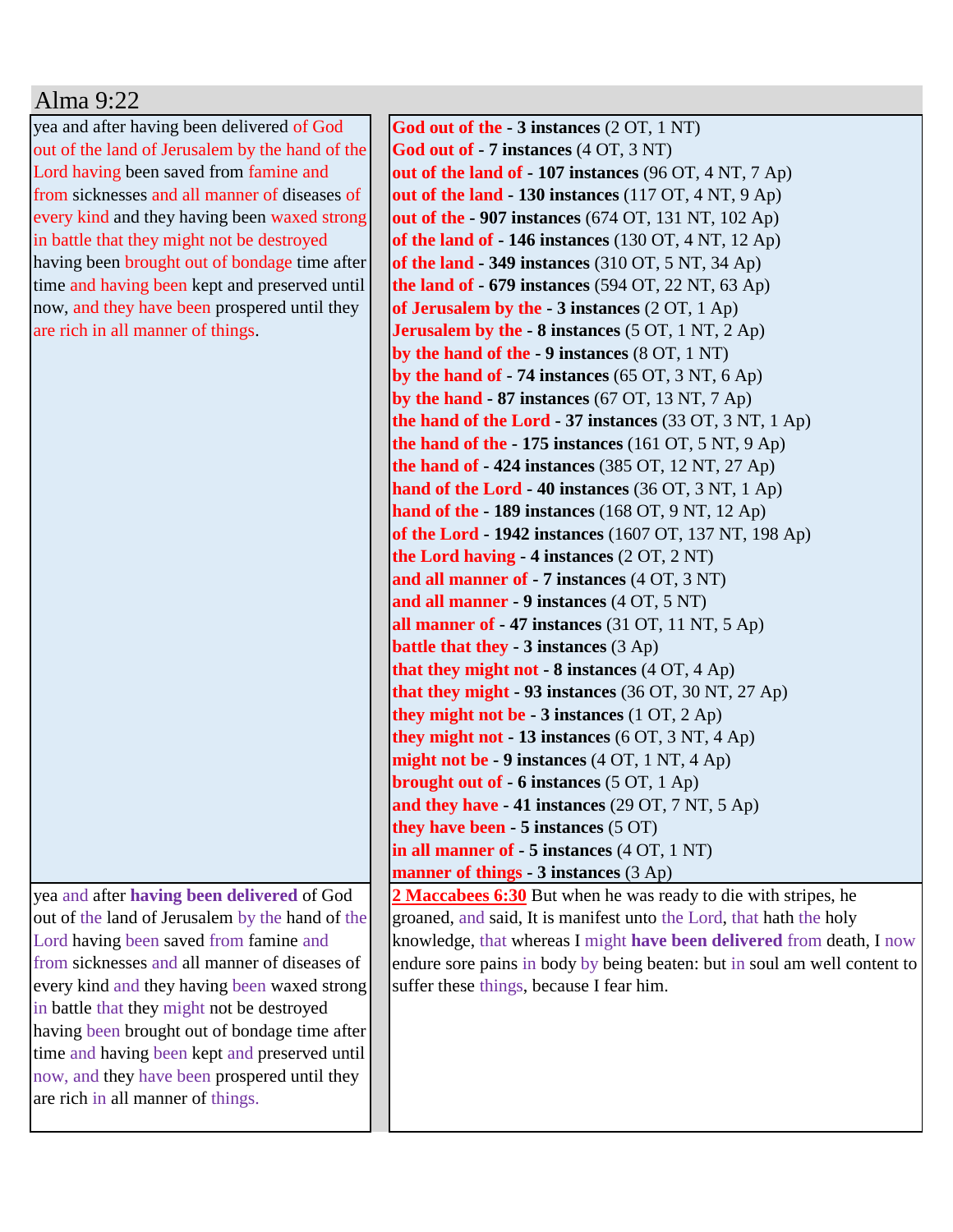| yea and after having been delivered of God                                                  | <b>1 Kings 13:1</b> And, behold, there came a man of God out of Judah by the |
|---------------------------------------------------------------------------------------------|------------------------------------------------------------------------------|
| out of the land of Jerusalem by the hand of the                                             | word of the LORD unto Bethel: and Jeroboam stood by the altar to burn        |
| Lord having been saved from famine and                                                      | incense.                                                                     |
| from sicknesses and all manner of diseases of                                               |                                                                              |
| every kind and they having been waxed strong                                                |                                                                              |
| in battle that they might not be destroyed                                                  |                                                                              |
| having been brought out of bondage time after                                               |                                                                              |
| time and having been kept and preserved until                                               |                                                                              |
| now, and they have been prospered until they                                                |                                                                              |
| are rich in all manner of things.                                                           |                                                                              |
|                                                                                             |                                                                              |
| yea and after having been delivered of God                                                  | 1 Corinthians 14:36 What? came the word of God out from you? or              |
| out of the land of Jerusalem by the hand of the                                             | came it unto you only?                                                       |
| Lord having been saved from famine and                                                      |                                                                              |
| from sicknesses and all manner of diseases of                                               |                                                                              |
| every kind and they having been waxed strong                                                |                                                                              |
| in battle that they might not be destroyed                                                  |                                                                              |
| having been brought out of bondage time after                                               |                                                                              |
| time and having been kept and preserved until                                               |                                                                              |
| now, and they have been prospered until they                                                |                                                                              |
| are rich in all manner of things.                                                           |                                                                              |
|                                                                                             |                                                                              |
| yea and after having been delivered of God                                                  | <b>1 Chronicles 6:15</b> And Jehozadak went into captivity, when the LORD    |
| out of the land of Jerusalem by the hand of the                                             | carried away Judah and Jerusalem by the hand of Nebuchadnezzar.              |
| Lord having been saved from famine and                                                      |                                                                              |
| from sicknesses and all manner of diseases of                                               |                                                                              |
| every kind and they having been waxed strong                                                |                                                                              |
| in battle that they might not be destroyed<br>having been brought out of bondage time after |                                                                              |
| time and having been kept and preserved until                                               |                                                                              |
|                                                                                             |                                                                              |
| now, and they have been prospered until they                                                |                                                                              |
| are rich in all manner of things.                                                           |                                                                              |
| yea and after having been delivered of God                                                  | 2 Chronicles 12:7 And when the LORD saw that they humbled                    |
| out of the land of Jerusalem by the hand of the                                             | themselves, the word of the LORD came to Shemaiah, saying, They have         |
| Lord having been saved from famine and                                                      | humbled themselves; therefore I will not destroy them, but I will grant      |
| from sicknesses and all manner of diseases of                                               | them some deliverance; and my wrath shall not be poured out upon             |
| every kind and they having been waxed strong                                                | Jerusalem by the hand of Shishak.                                            |
| in battle that they might not be destroyed                                                  |                                                                              |
| having been brought out of bondage time after                                               |                                                                              |
| time and having been kept and preserved until                                               |                                                                              |
| now, and they have been prospered until they                                                |                                                                              |
| are rich in all manner of things.                                                           |                                                                              |
|                                                                                             |                                                                              |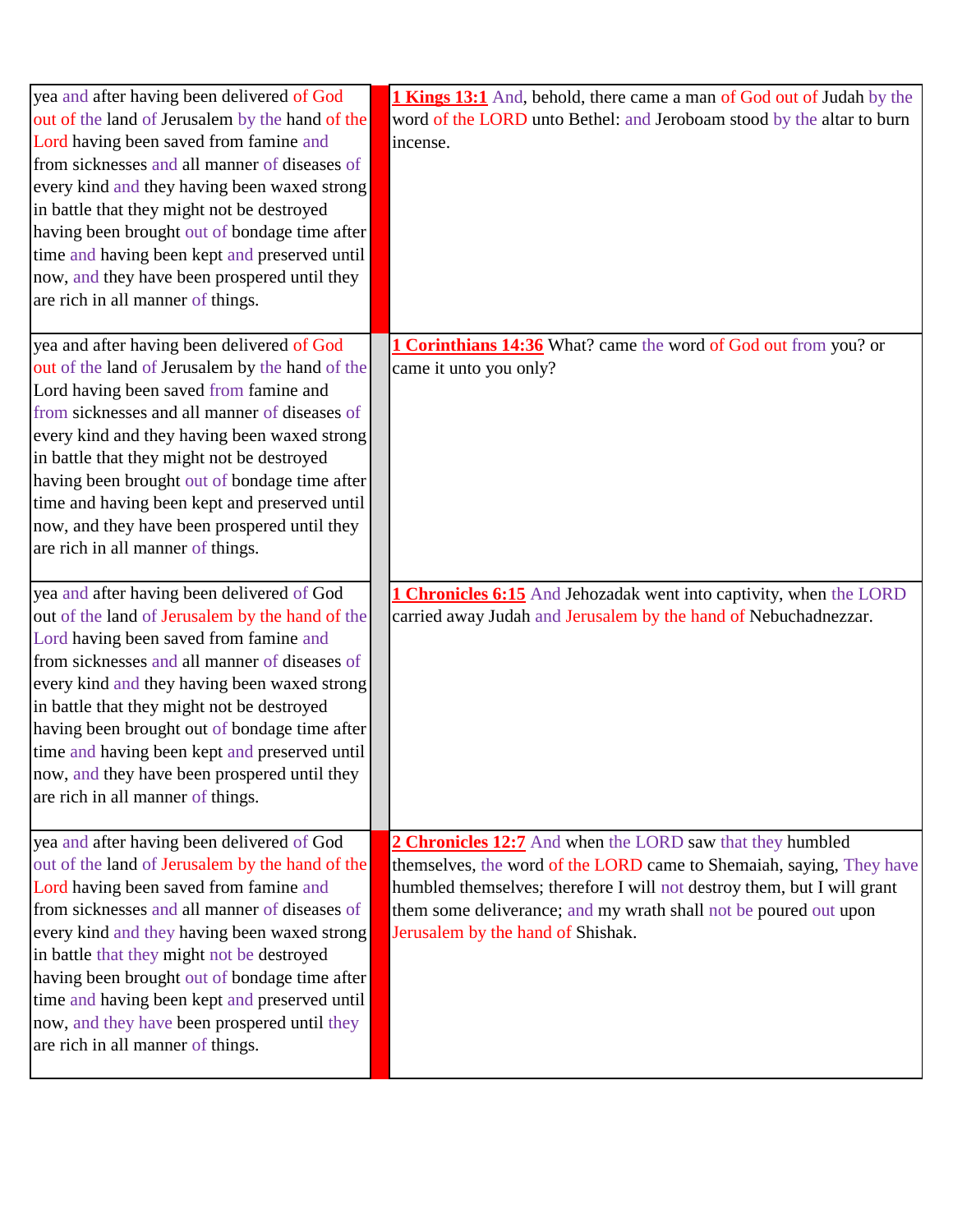| yea and after having been delivered of God<br>out of the land of Jerusalem by the hand of the<br>Lord having been saved from famine and<br>from sicknesses and all manner of diseases of<br>every kind and they having been waxed strong<br>in battle that they might not be destroyed<br>having been brought out of bondage time after<br>time and having been kept and preserved until<br>now, and they have been prospered until they<br>are rich in all manner of things. | <b>Exodus 16:3</b> And the children of Israel said unto them, Would to God<br>we had died by the hand of the LORD in the land of Egypt, when we sat<br>by the flesh pots, and when we did eat bread to the full; for ye have<br>brought us forth into this wilderness, to kill this whole assembly with<br>hunger. |
|-------------------------------------------------------------------------------------------------------------------------------------------------------------------------------------------------------------------------------------------------------------------------------------------------------------------------------------------------------------------------------------------------------------------------------------------------------------------------------|--------------------------------------------------------------------------------------------------------------------------------------------------------------------------------------------------------------------------------------------------------------------------------------------------------------------|
| yea and after having been delivered of God<br>out of the land of Jerusalem by the hand of the<br>Lord having been saved from famine and<br>from sicknesses and all manner of diseases of<br>every kind and they having been waxed strong<br>in battle that they might not be destroyed<br>having been brought out of bondage time after<br>time and having been kept and preserved until<br>now, and they have been prospered until they<br>are rich in all manner of things. | Job 12:9 Who knoweth not in all these that the hand of the LORD hath<br>wrought this?                                                                                                                                                                                                                              |
| yea and after having been delivered of God<br>out of the land of Jerusalem by the hand of the<br>Lord having been saved from famine and<br>from sicknesses and all manner of diseases of<br>every kind and they having been waxed strong<br>in battle that they might not be destroyed<br>having been brought out of bondage time after<br>time and having been kept and preserved until<br>now, and they have been prospered until they<br>are rich in all manner of things. | <b>Isaiah 41:20</b> That they may see, and know, and consider, and understand<br>together, that the hand of the LORD hath done this, and the Holy One of<br>Israel hath created it.                                                                                                                                |
| yea and after having been delivered of God<br>out of the land of Jerusalem by the hand of the<br>Lord having been saved from famine and<br>from sicknesses and all manner of diseases of<br>every kind and they having been waxed strong<br>in battle that they might not be destroyed<br>having been brought out of bondage time after<br>time and having been kept and preserved until<br>now, and they have been prospered until they<br>are rich in all manner of things. | <b>1 Thessalonians 1:6</b> And ye became followers of us, and of the Lord,<br>having received the word in much affliction, with joy of the Holy Ghost:                                                                                                                                                             |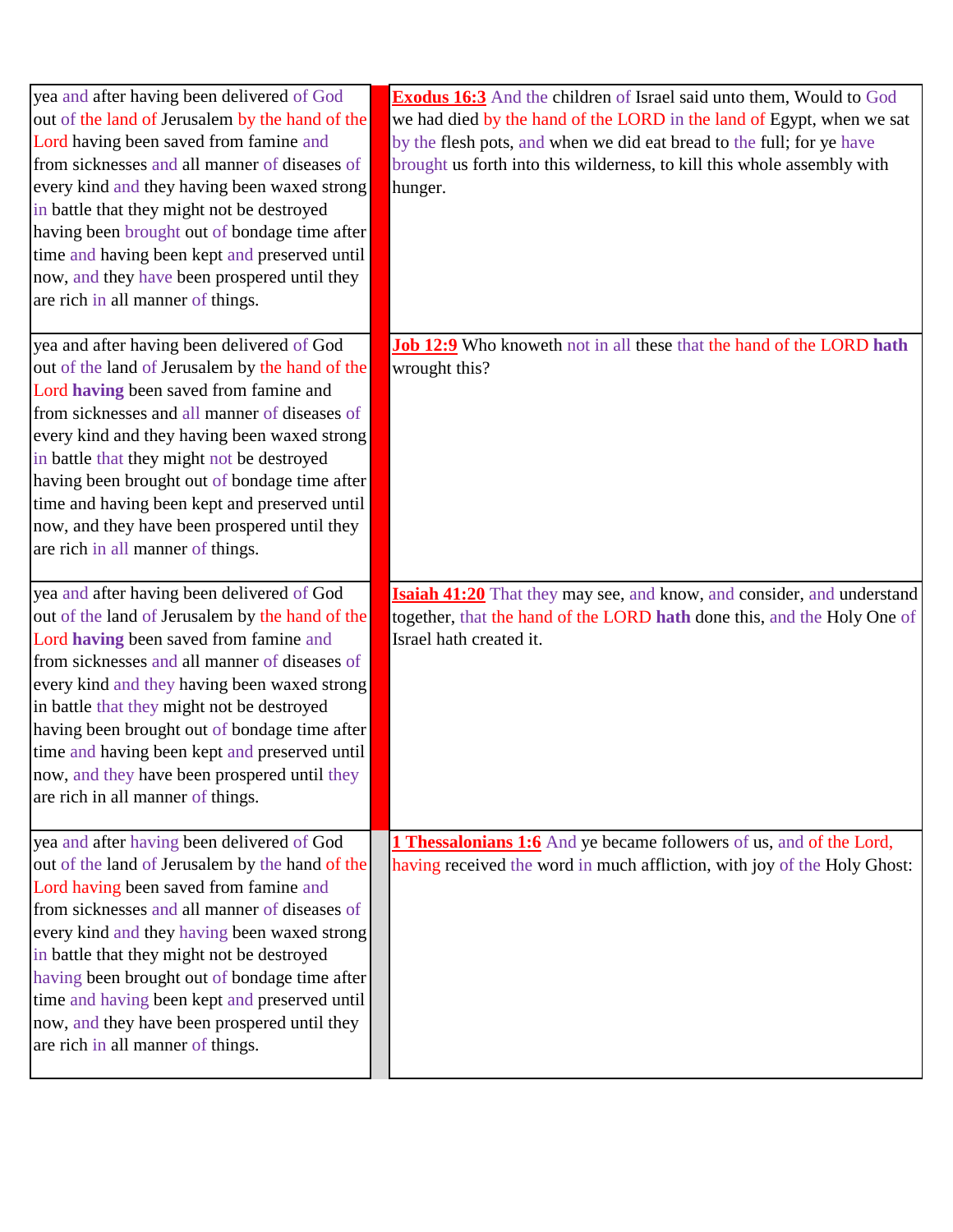| yea and after having been delivered of God                                        | <b>Ezekiel 12:16</b> But I will leave a few men of them from the sword, from    |
|-----------------------------------------------------------------------------------|---------------------------------------------------------------------------------|
| out of the land of Jerusalem by the hand of the                                   | the famine, and from the pestilence; that they may declare all their            |
| Lord having been saved from famine and                                            | abominations among the heathen whither they come; and they shall                |
| from sicknesses and all manner of diseases of                                     | know that I am the LORD.                                                        |
| every kind and they having been waxed strong                                      |                                                                                 |
| in battle that they might not be destroyed                                        |                                                                                 |
| having been brought out of bondage time after                                     |                                                                                 |
| time and having been kept and preserved until                                     |                                                                                 |
| now, and they have been prospered until they                                      |                                                                                 |
| are rich in all manner of things.                                                 |                                                                                 |
|                                                                                   |                                                                                 |
| Yea, and after having been delivered of God                                       | Matthew 4:23 And Jesus went about all Galilee, teaching in their                |
| out of the land of Jerusalem, by the hand of                                      | synagogues, and preaching the gospel of the kingdom, and healing all            |
| the Lord; having been saved from famine, and                                      | manner of sickness and all manner of disease among the people.                  |
| from sickness, and all manner of diseases of                                      |                                                                                 |
| every kind; and they having waxed strong in                                       |                                                                                 |
| battle, that they might not be destroyed;                                         |                                                                                 |
| having been brought out of bondage time after                                     |                                                                                 |
| time, and having been kept and preserved                                          |                                                                                 |
| until now; and they have been prospered until                                     |                                                                                 |
| they are rich in all manner of things—                                            |                                                                                 |
|                                                                                   |                                                                                 |
| Yea, and after having been delivered of God                                       | Matthew 10:1 And when he had called unto him his twelve disciples, he           |
| out of the land of Jerusalem, by the hand of                                      | gave them power against unclean spirits, to cast them out, and to heal all      |
| the Lord; having been saved from famine, and                                      | manner of sickness and all manner of disease.                                   |
| from sickness, and all manner of diseases of                                      |                                                                                 |
| every kind; and they having waxed strong in                                       |                                                                                 |
| battle, that they might not be destroyed;                                         |                                                                                 |
| having been brought out of bondage time after                                     |                                                                                 |
|                                                                                   |                                                                                 |
| time, and having been kept and preserved                                          |                                                                                 |
| until now; and they have been prospered until                                     |                                                                                 |
| they are rich in all manner of things—                                            |                                                                                 |
|                                                                                   |                                                                                 |
| yea and after having been delivered of God                                        | <b>1 Chronicles 28:14</b> He gave of gold by weight for things of gold, for all |
| out of the land of Jerusalem by the hand of the                                   | instruments of all manner of service; silver also for all instruments of        |
| Lord having been saved from famine and                                            | silver by weight, for all instruments of every kind of service:                 |
| from sicknesses and all manner of diseases of                                     |                                                                                 |
| every kind and they having been waxed strong                                      |                                                                                 |
| in battle that they might not be destroyed                                        |                                                                                 |
| having been brought out of bondage time after                                     |                                                                                 |
| time and having been kept and preserved until                                     |                                                                                 |
| now, and they have been prospered until they<br>are rich in all manner of things. |                                                                                 |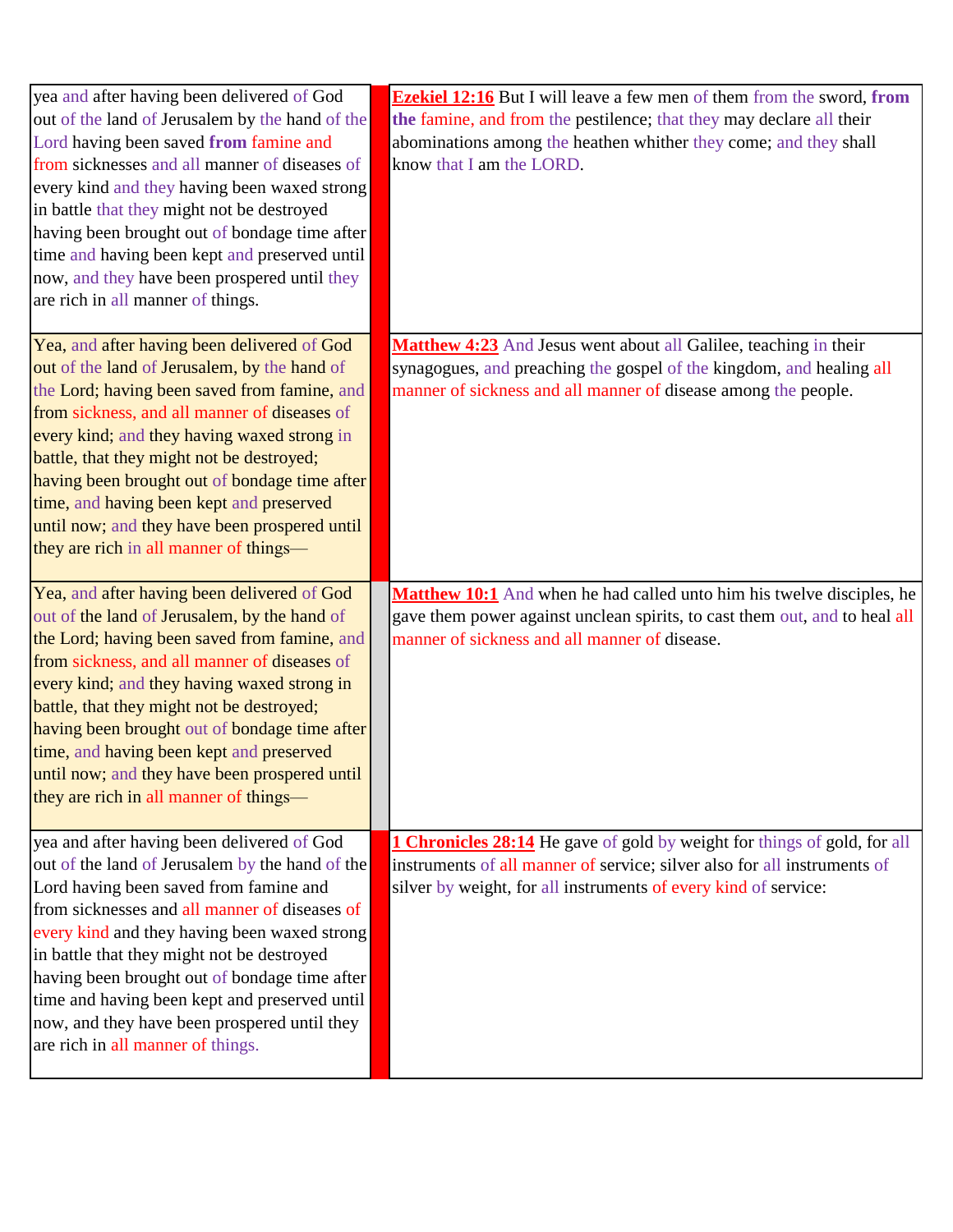| yea and after having been delivered of God      | Matthew 13:47 Again, the kingdom of heaven is like unto a net, that             |
|-------------------------------------------------|---------------------------------------------------------------------------------|
| out of the land of Jerusalem by the hand of the | was cast into the sea, and gathered of every kind:                              |
| Lord having been saved from famine and          |                                                                                 |
| from sicknesses and all manner of diseases of   |                                                                                 |
| every kind and they having been waxed strong    |                                                                                 |
| in battle that they might not be destroyed      |                                                                                 |
| having been brought out of bondage time after   |                                                                                 |
| time and having been kept and preserved until   |                                                                                 |
| now, and they have been prospered until they    |                                                                                 |
| are rich in all manner of things.               |                                                                                 |
|                                                 |                                                                                 |
| yea and after having been delivered of God      | <b>Luke 1:80</b> And the child grew, and waxed strong in spirit, and was in the |
| out of the land of Jerusalem by the hand of the | deserts till the day of his shewing unto Israel.                                |
| Lord having been saved from famine and          |                                                                                 |
| from sicknesses and all manner of diseases of   |                                                                                 |
| every kind and they having been waxed strong    |                                                                                 |
| in battle that they might not be destroyed      |                                                                                 |
| having been brought out of bondage time after   |                                                                                 |
| time and having been kept and preserved until   |                                                                                 |
| now, and they have been prospered until they    |                                                                                 |
| are rich in all manner of things.               |                                                                                 |
|                                                 |                                                                                 |
|                                                 |                                                                                 |
| yea and after having been delivered of God      | <b>Luke 2:40</b> And the child grew, and waxed strong in spirit, filled with    |
| out of the land of Jerusalem by the hand of the | wisdom: and the grace of God was upon him.                                      |
| Lord having been saved from famine and          |                                                                                 |
| from sicknesses and all manner of diseases of   |                                                                                 |
| every kind and they having been waxed strong    |                                                                                 |
| in battle that they might not be destroyed      |                                                                                 |
| having been brought out of bondage time after   |                                                                                 |
| time and having been kept and preserved until   |                                                                                 |
| now, and they have been prospered until they    |                                                                                 |
| are rich in all manner of things.               |                                                                                 |
|                                                 |                                                                                 |
| yea and after having been delivered of God      | <b>Joshua 11:20</b> For it was of the LORD to harden their hearts, that they    |
| out of the land of Jerusalem by the hand of the | should come against Israel in battle, that he might destroy them utterly,       |
| Lord having been saved from famine and          | and that they might have no favour, but that he might destroy them, as          |
| from sicknesses and all manner of diseases of   | the LORD commanded Moses.                                                       |
| every kind and they having been waxed strong    |                                                                                 |
| in battle that they might not be destroyed      |                                                                                 |
| having been brought out of bondage time after   |                                                                                 |
| time and having been kept and preserved until   |                                                                                 |
| now, and they have been prospered until they    |                                                                                 |
| are rich in all manner of things.               |                                                                                 |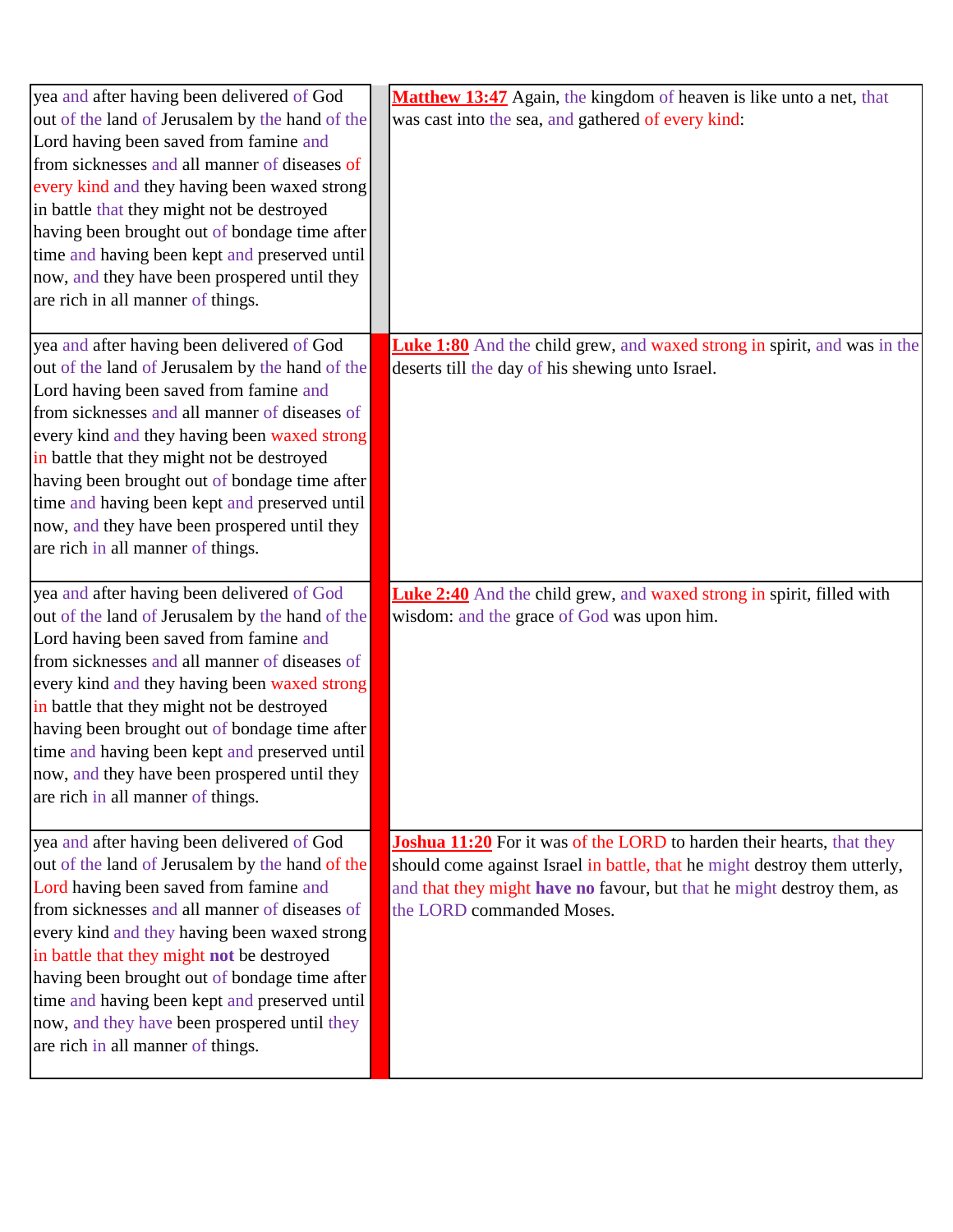| yea and after having been delivered of God                                              | <b>Esther 11:7</b> And at their cry all nations were prepared to battle, that                   |
|-----------------------------------------------------------------------------------------|-------------------------------------------------------------------------------------------------|
| out of the land of Jerusalem by the hand of the                                         | they might fight against the righteous people.                                                  |
| Lord having been saved from famine and                                                  |                                                                                                 |
| from sicknesses and all manner of diseases of                                           |                                                                                                 |
| every kind and they having been waxed                                                   |                                                                                                 |
| strong in battle that they might not be                                                 |                                                                                                 |
| destroyed having been brought out of bondage                                            |                                                                                                 |
| time after time and having been kept and                                                |                                                                                                 |
| preserved until now, and they have been                                                 |                                                                                                 |
| prospered until they are rich in all manner of                                          |                                                                                                 |
| things.                                                                                 |                                                                                                 |
| yea and after having been delivered of God                                              | 1 Maccabees 1:63 Wherefore the rather to die, that they might not be                            |
| out of the land of Jerusalem by the hand of the                                         | defiled with meats, and that they might not profane the holy covenant: so                       |
| Lord having been saved from famine and                                                  | then they died.                                                                                 |
| from sicknesses and all manner of diseases of                                           |                                                                                                 |
| every kind and they having been waxed strong                                            |                                                                                                 |
| in battle that they might not be destroyed                                              |                                                                                                 |
| having been brought out of bondage time after                                           |                                                                                                 |
| time and having been kept and preserved until                                           |                                                                                                 |
| now, and they have been prospered until they                                            |                                                                                                 |
| are rich in all manner of things.                                                       |                                                                                                 |
|                                                                                         |                                                                                                 |
| yea and after having been delivered of God                                              | 2 Maccabees 10:4 When that was done, they fell flat down, and                                   |
| out of the land of Jerusalem by the hand of the                                         | besought the Lord that they might come no more into such troubles; but                          |
| Lord having been saved from famine and<br>from sicknesses and all manner of diseases of | if they sinned any more against him, that he himself would chasten them                         |
| every kind and they having been waxed strong                                            | with mercy, and that they might not be delivered unto the blasphemous<br>and barbarous nations. |
| in battle that they might not be destroyed                                              |                                                                                                 |
| having been brought out of bondage time after                                           |                                                                                                 |
| time and having been kept and preserved until                                           |                                                                                                 |
| now, and they have been prospered until they                                            |                                                                                                 |
| are rich in all manner of things.                                                       |                                                                                                 |
|                                                                                         |                                                                                                 |
| yea and after having been delivered of God                                              | <b>Daniel 6:26</b> I make a decree, That in every dominion of my kingdom                        |
| out of the land of Jerusalem by the hand of the                                         | men tremble and fear before the God of Daniel: for he is the living God,                        |
| Lord having been saved from famine and                                                  | and stedfast for ever, and his kingdom that which shall not be destroyed,                       |
| from sicknesses and all manner of diseases of                                           | and his dominion shall be even unto the end.                                                    |
| every kind and they having been waxed strong                                            |                                                                                                 |
| in battle that they might not be destroyed                                              |                                                                                                 |
| having been brought out of bondage time after                                           |                                                                                                 |
| time and having been kept and preserved until                                           |                                                                                                 |
| now, and they have been prospered until they                                            |                                                                                                 |
| are rich in all manner of things.                                                       |                                                                                                 |
|                                                                                         |                                                                                                 |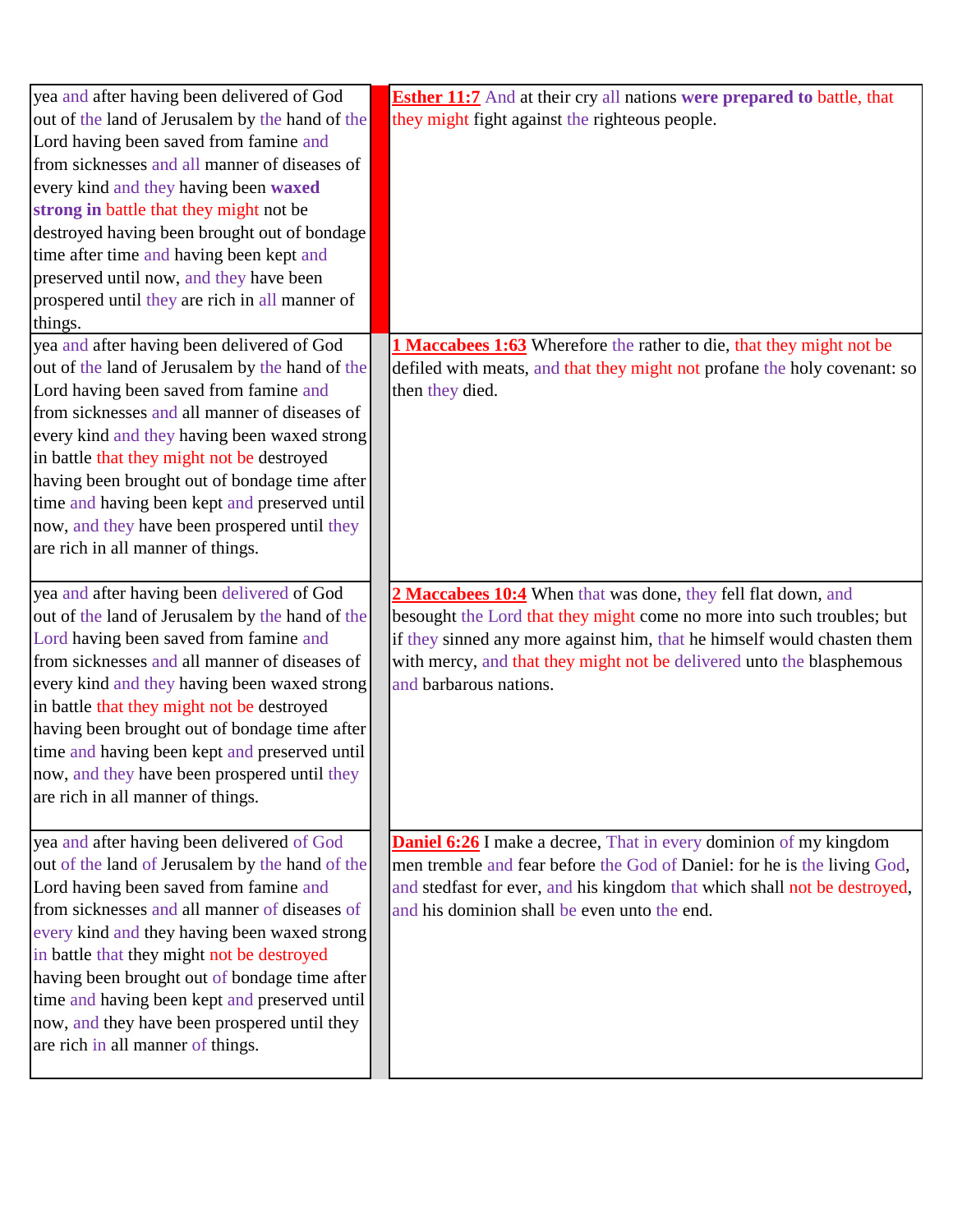| yea and after having been delivered of God<br>out of the land of Jerusalem by the hand of the<br>Lord having been saved from famine and<br>from sicknesses and all manner of diseases of<br>every kind and they having been waxed strong<br>in battle that they might not be destroyed<br>having been brought out of bondage time after<br>time and having been kept and preserved until<br>now, and they have been prospered until they<br>are rich in all manner of things. | <b>Daniel 7:14</b> And there was given him dominion, and glory, and a<br>kingdom, that all people, nations, and languages, should serve him: his<br>dominion is an everlasting dominion, which shall not pass away, and his<br>kingdom that which shall not be destroyed.                         |
|-------------------------------------------------------------------------------------------------------------------------------------------------------------------------------------------------------------------------------------------------------------------------------------------------------------------------------------------------------------------------------------------------------------------------------------------------------------------------------|---------------------------------------------------------------------------------------------------------------------------------------------------------------------------------------------------------------------------------------------------------------------------------------------------|
| yea and after having been delivered of God<br>out of the land of Jerusalem by the hand of the<br>Lord having been saved from famine and<br>from sicknesses and all manner of diseases of<br>every kind and they having been waxed strong<br>in battle that they might not be destroyed<br>having been brought out of bondage time<br>after time and having been kept and preserved<br>until now, and they have been prospered until<br>they are rich in all manner of things. | 2 Esdras 2:1 Thus saith the Lord, I brought this people out of bondage,<br>and I gave them my commandments by menservants the prophets; whom<br>they would not hear, but despised my counsels.                                                                                                    |
| yea and after having been delivered of God<br>out of the land of Jerusalem by the hand of the<br>Lord having been saved from famine and<br>from sicknesses and all manner of diseases of<br>every kind and they having been waxed strong<br>in battle that they might not be destroyed<br>having been brought out of bondage time after<br>time and having been kept and preserved until<br>now, and they have been prospered until they<br>are rich in all manner of things. | <b>Wisdom 3:5</b> And having been a little chastised, they shall be greatly<br>rewarded: for God proved them, and found them worthy for himself.                                                                                                                                                  |
| yea and after having been delivered of God<br>out of the land of Jerusalem by the hand of the<br>Lord having been saved from famine and<br>from sicknesses and all manner of diseases of<br>every kind and they having been waxed strong<br>in battle that they might not be destroyed<br>having been brought out of bondage time after<br>time and having been kept and preserved<br>until now, and they have been prospered until<br>they are rich in all manner of things. | 1 Samuel 21:5 And David answered the priest, and said unto him, Of a<br>truth women have been kept from us about these three days, since I<br>came out, and the vessels of the young men are holy, and the bread is in<br>a manner common, yea, though it were sanctified this day in the vessel. |